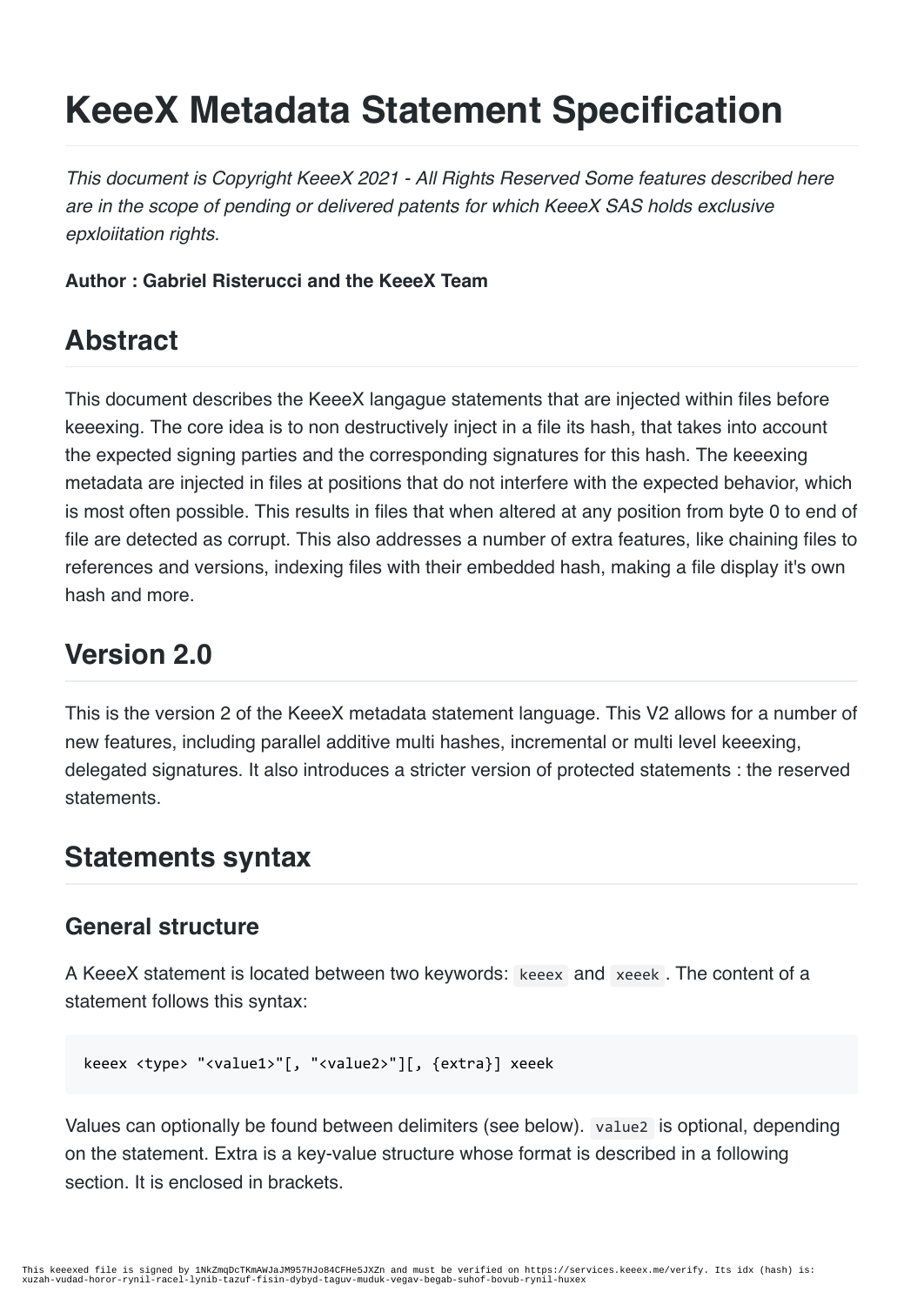### **Text encoding**

Statements must be ASCII-only text. Non ASCII characters (code point over 127) are to be encoded using URL-like escape sequences. The only exception is the % character (37) encoded as %25 to make the transformation fully reversable.

In addition to this encoding, all value strings ( value1 and value2 ) are escaped as JSON strings, which means that doublequotes are escaped, and the escape symbol  $( \nabla )$  is escaped too.

Some injection methods cause specific modifications to the injected text. If decoding the written metadata requires more conversion than the default, the kx, decode extra will be present in the main self statement. If present, the requested decoding is done before returning effective data to the user.

### **Statements location**

Some statements can have specific positioning in a file, depending on the format and requirements. The three options are as follow:

- regular statements: placed in an appropriate place to not alter the original data payload
- important statement: the main self statement can (if possible) be placed in a position that might be visible in the underlying payload, in order to preserve it across modifications. This is required to distinguish a modified file from a non-keeexed file
- in free space: some reserved statements might want to reserve space. There are two options for these statements: either the file format does not allow flexible length statements, in which case space is reserved when keeexing, or the file format allows for flexible length **statements**

### **Statements value's delimiters**

The valid delimiters for statement values are double quote ( " ) and HTML-style escaped double quote ( $\alpha$ quot;). When one style is used on a set of statements, it should remain consistent across all statements.

The recommended form is to use double quote when possible.

### **Extra property**

The extra property that can be optionally found in a statement allows for defining a key-value object. It is loosely based on JSON with the following differences: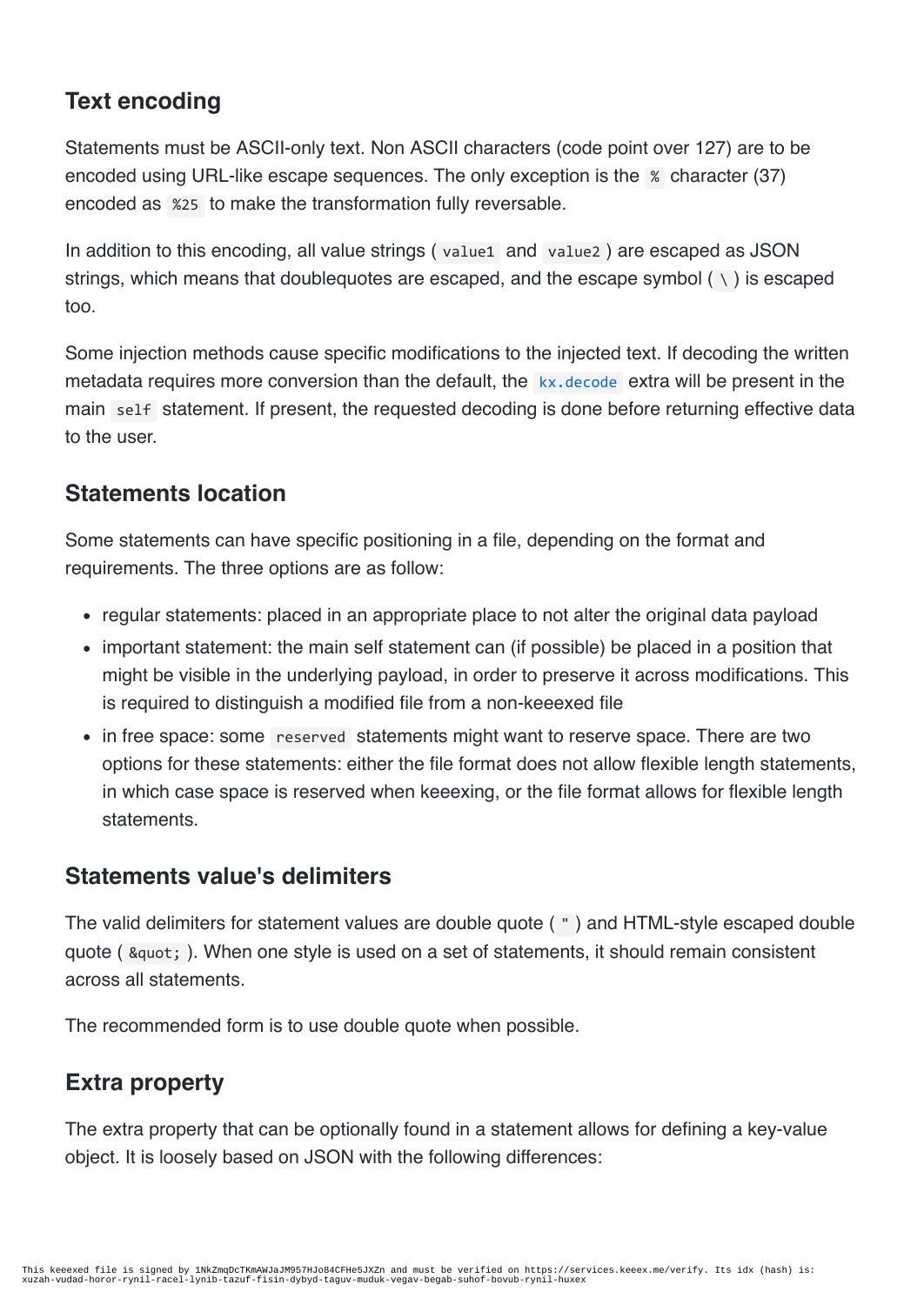- There are no double quotes
- Keys can only be ASCII without space
- Values can only be number, boolean or string with no double quotes (comma can't be used in values)
- Boolean values are treated differently: if a key is present without value, it is set to true.

Extra properties whose key starts with  $kx$ . are reserved and can only be set through dedicated program parameters when keeexing a file.

# **Statement types**

This section lists all the supported types of statements, along with their meaning and usage. The only mandatory statement is a self statement containing the file's main hash identifier, called IDX in the sequel.

The reason for using the special name IDX for KeeeX 'hashes', is that such a hash is not computed from the entire original file but instead it is a multihash computed from the the original file injected with arbitrary KeeeX statements, but excluding some parts of the file where hashes, signatures and otherwise reserved data. Furthermore the file's IDX is itself injected in the file using encodings that facilitate human readability, content based indexing, human exploitation as a kind of DOI (Digital Object Identifier) and inter file reference and linking.

Although self is the only mandatory statement, it is rare to find a file with only this statement, notably because files become fully verifiable solely when their origin or authorship is assessed by non forgeable digital signatures.

Unless stated otherwise, statements are kept in full when computing a file's identifier. This means that for instance the public key of all expected signing parties are involved when computing the IDX, so that a file can never be re-attributed.

### **Shared extra properties**

These properties can be set in the extra of any statement.

#### **kx.height extra (numeric)**

If missing, it defaults to 1. It indicates at which keeexing "height" the statement is located. When keeexing a file, all new statements must be above the largest height already present in the file (if the keeexed file does not contain pre-existing keeex statements, the height parameter should be absent). When verifying a file, only the statements of the highest height are to be used; lower level statements being discarded silently.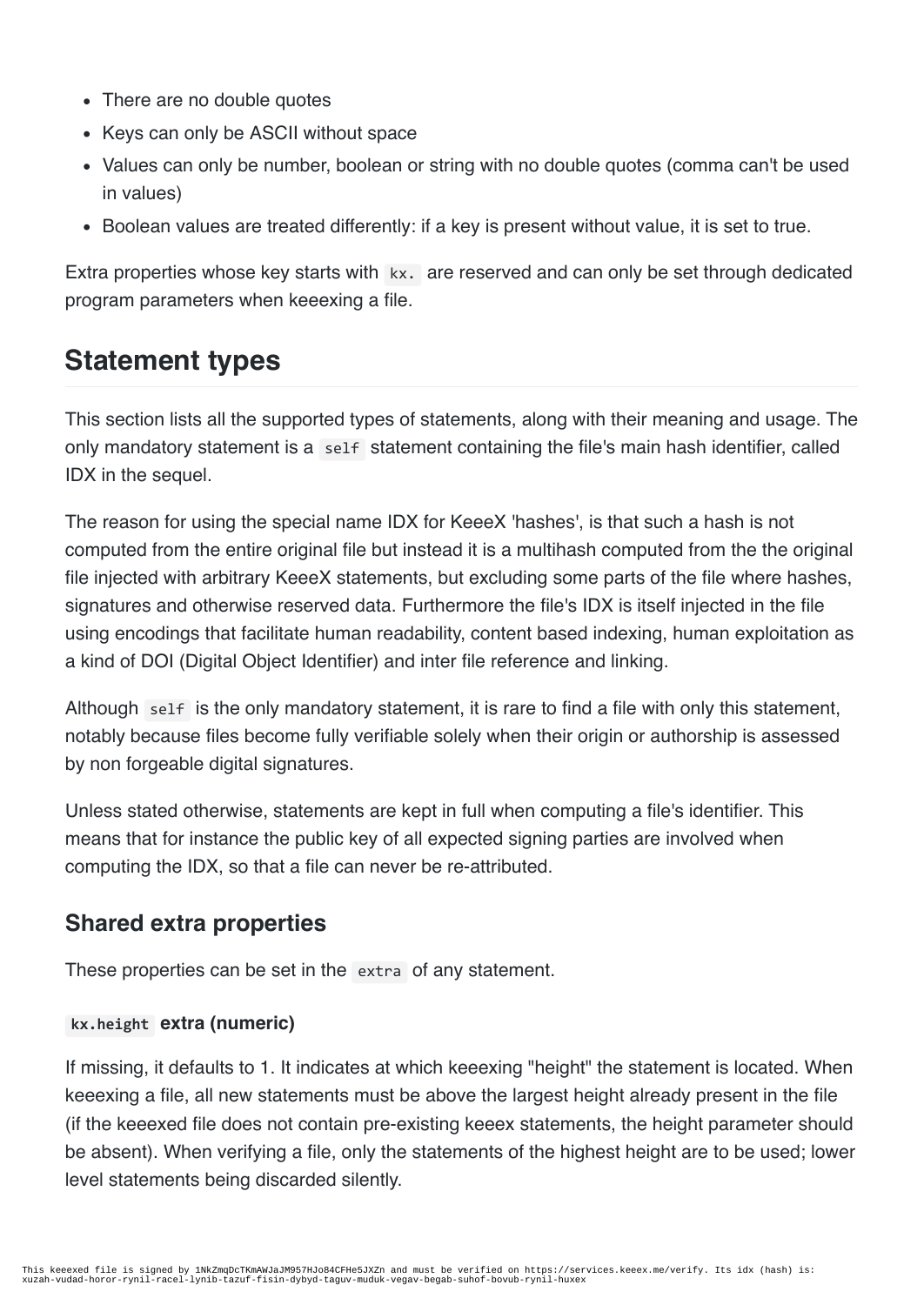In some cases statements of different heights can be linked together, for more details see Continued KeeeX statement.

### **self (file identifier)**

This statement contains file identifiers.

The identifier is set in value1, without double quotes. There is no value2.

There are two kind of identifiers:

- The main identifier is the file's IDX. Its extra has the boolean property kx.main. There must be exactly one main self per height.
- Extra identifiers, computed using different hash algorithms and encodings.

To be valid, all identifiers for a given file must match the actual file content as computed with respect to the 'reserved' or 'protected' statements.

#### **IDX computation**

When computing a file identifier, the content of valuel is fully skipped in the whole file, including in the statement itself.

#### **Placeholders**

A placeholder string is used when creating statements. Such placeholders can be found in the file, and when the file is properly seeded they are replaced with the appropriate value throughout the file.

The placeholders are computed by applying each required combination of algorithms and encoding to the following string:

```
KeeeX Placeholder for self
```
As a special case, the historical placeholder for the sha256 algorithm and the bubble-babble encoding is kept as:

Zuzi-ntinen-cudi-bfudab-poru-hsalup-leti-nsehoh-polu-cbazec-dahy-rgogun-roke-hvusinfato-ztymabf-exar

with leading 'Z' in lowercase (the above replacement is intended to prevent the string to be substitued by actual IDX when keeexing this file)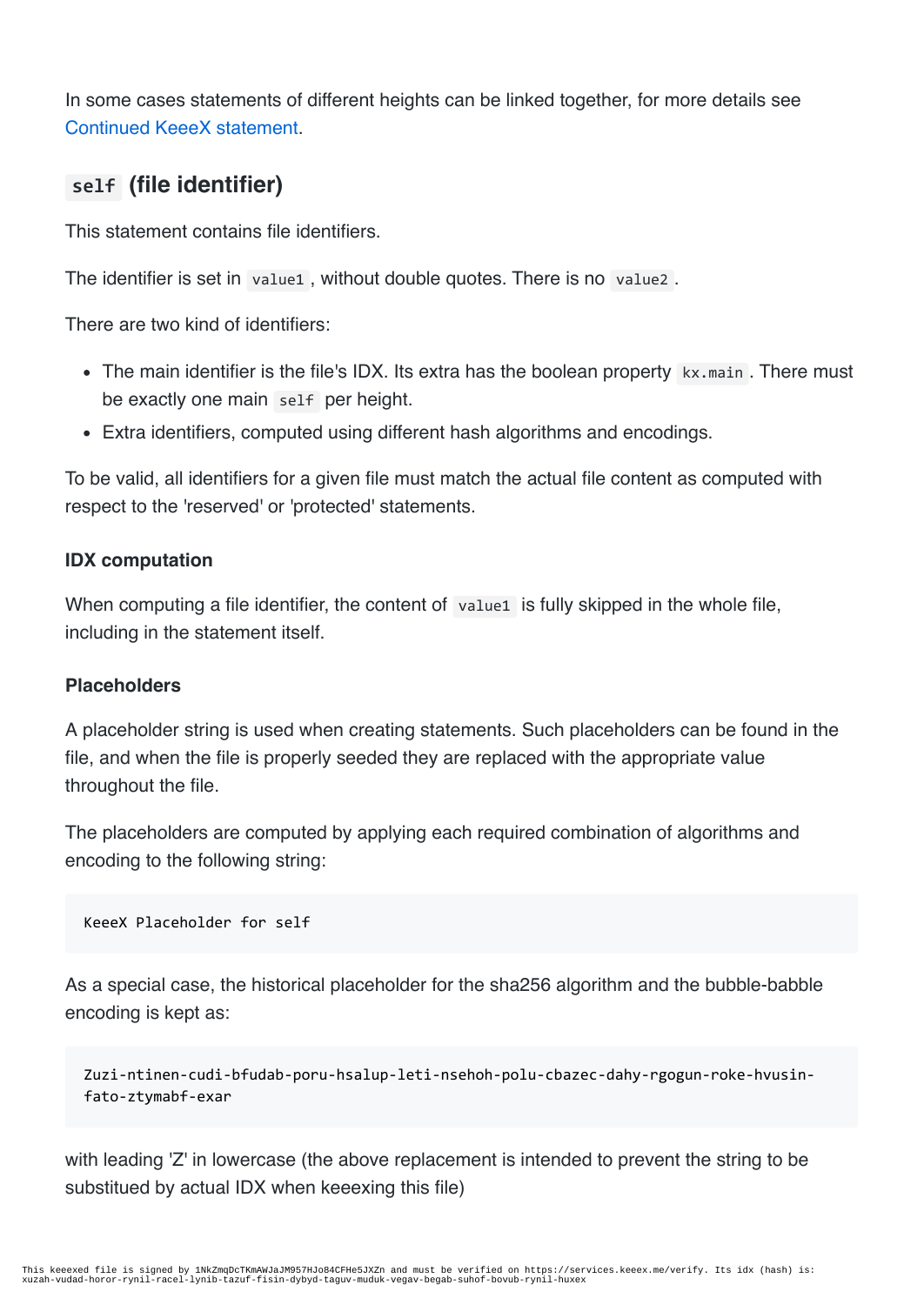#### **kx.statementVersion extra (mandatory numeric)**

A numeric value. If missing, it defaults to 1 (the initial version where this property didn't exist). Indicates which version of this specification was used when writing the statements. It is only present in the extra of a main self statement, and applies to all statements of the same height .

#### **kx.main extra (boolean)**

Indicate that this is the main identifier. All statement blocks must have one main identifier.

#### **kx.id extra (numeric)**

Identify this identifier for future reference in signatures or external processes. It defaults to 0, and should be skipped in the main self. The first non-main self has a kx.id value of 1.

#### **kx.alg extra (string)**

Specify the algorithm used to compute the identifier. Defaults to the value specified in the computing IDX section.

Valid hash algorithms are:

- "sha224"
- "sha256"
- "sha512"
- any combination of valid hash algorithms separated with  $a + to$  use multihash (described briefly in the computing IDX section)

#### **kx.enc extra (string)**

Specify the encoding used to present the identifier. Defaults to the value specified in the computing IDX section.

Valid encodings are :

- "b58": base58
- "bubble": bubble-babble

#### **kx.decode extra (string) {#kxdecode}**

The description of an injection method to indicate how data must be decoded to retrieve the correct initial value. This property is named kx.decode and defaults to raw if not specified. The possible values are: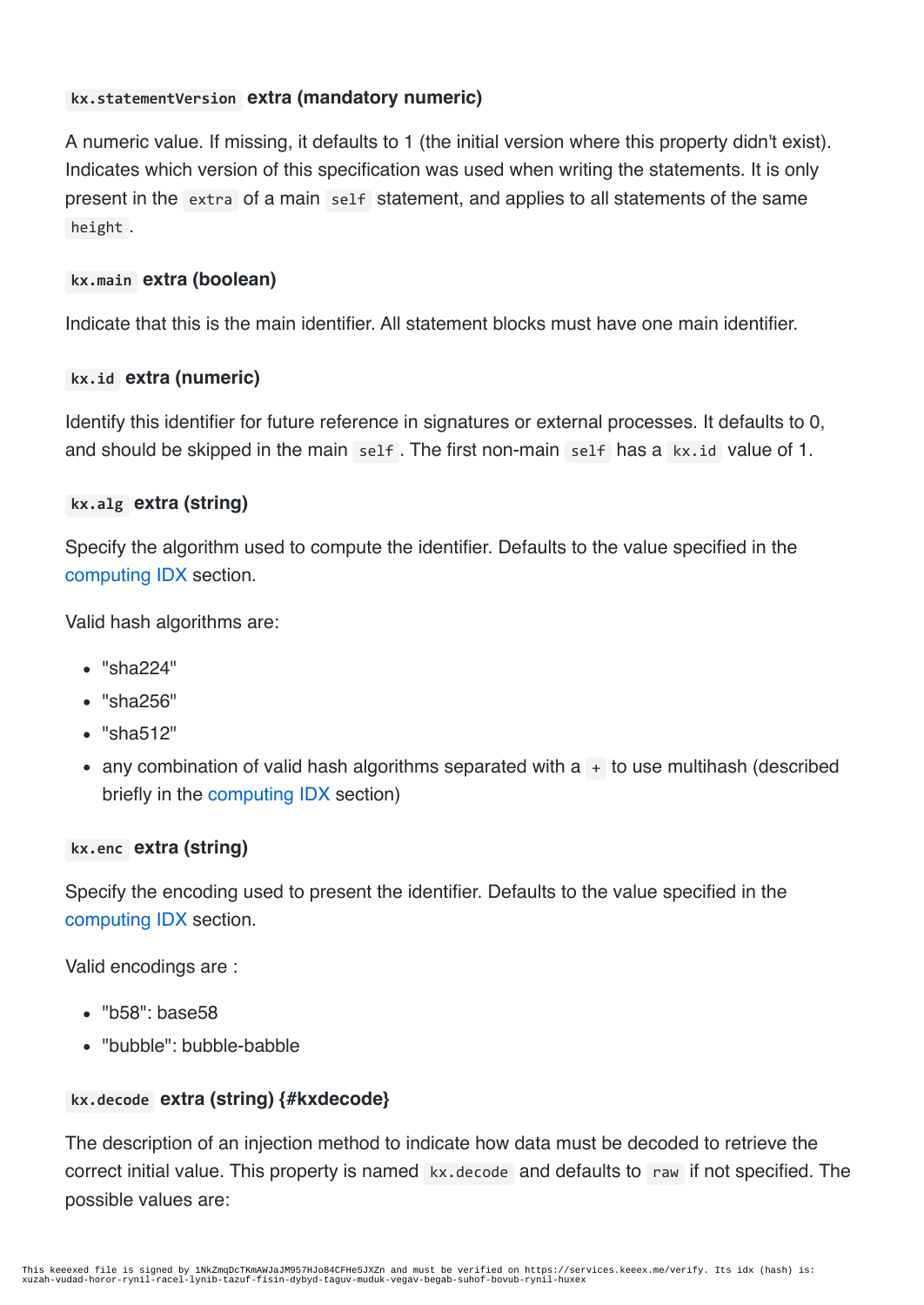- raw : no special modifications
- $xml$  : escapes the characters using basic html entities encoding (at least encode  $\rightarrow$  and & with their equivalent  $>$ ; and  $&$ amp; )

#### **kx.stopAt extra (numeric)**

A numeric value, with optional space padding before the number. If this property is present, then the metadata block is only computed up to the given byte of the file (excluded). Such a block is not considered valid if there is no final statement block. The range of bytes used in the computation must include all the statements of the current height. See the details in the section Continued keeex statement below.

#### **name (file name)**

Used to indicate various "readable" names associated to the file. This statement is optional, but can be used to display names in automated processes. The use includes providing alternate names for several locales.

#### **kx.main extra (boolean)**

Can be used to indicate a default name to display to users.

### **prop (file property)**

This allow storage of arbitrary properties in the file. A property is a key-value mapping. The key is set in value1 and the value in value2. Properties whose name starts with kx. are reserved and can't be used for user custom properties.

For a list of known key names, see special props.md.

#### **kx.base64 extra (boolean)**

If this property is present, the content of value2 is expected to be encoded in base64 and must be decoded for the user to retrieve the original data.

#### **ref (IDR reference)**

Contains a reference to another file (using an IDR). The IDR is set as value1 and ways to distinguish between multiple reference can be set in the extra.

#### **kx.previous extra (boolean)**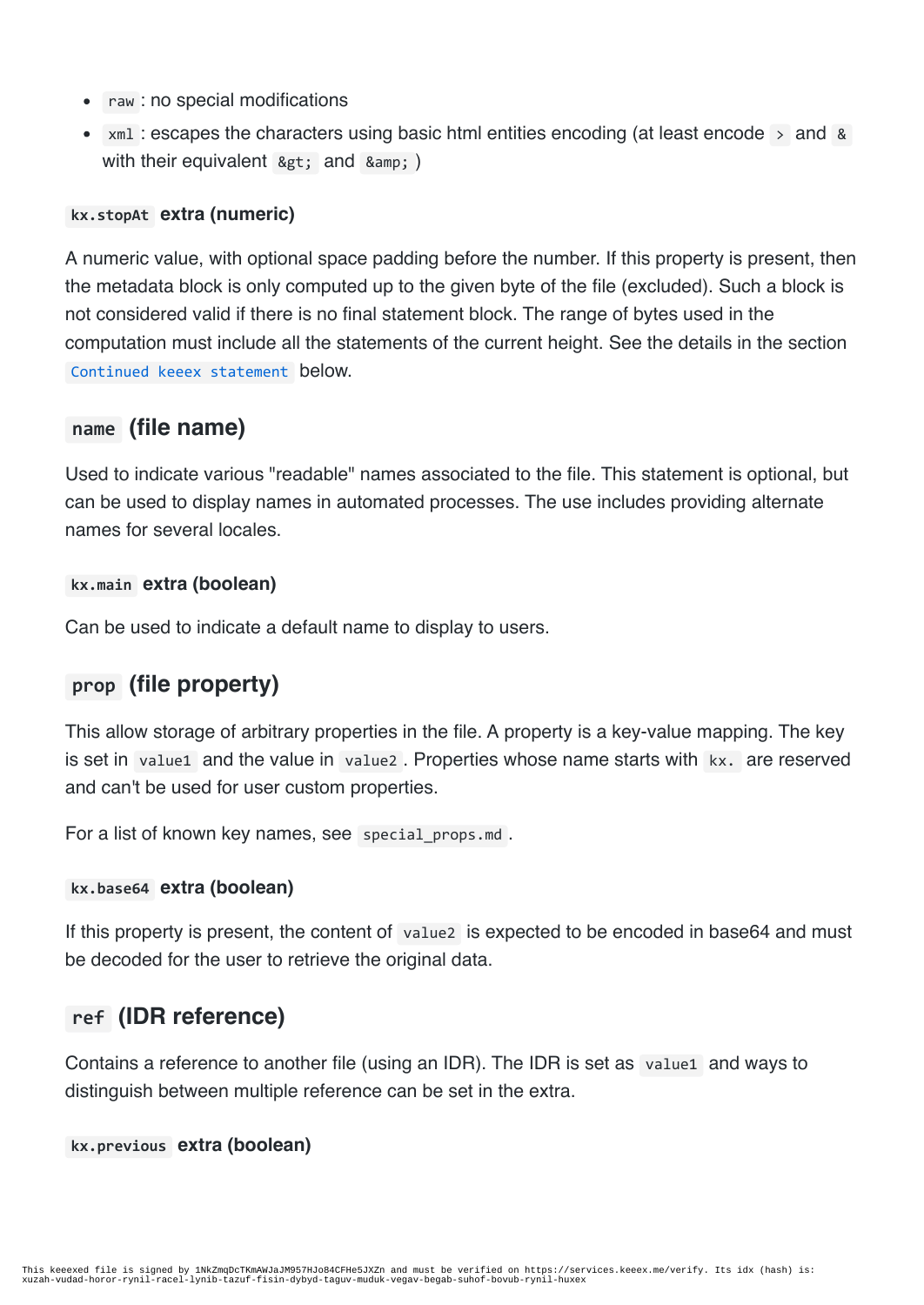The special prop named kx.previous is used to indicate a reference to a previous version of this file.

#### **kx.continuePrevious extra (boolean)**

If this property is present on a ref, it must be present on only one ref. The value of the ref must be the main IDX of the previous block (one height lower).

See the details in the section Continued keeex statement.

### **signature (digital signature)**

Represents a single signature of a file.

Digital signatures are usually made using a private/public keypair. In keeex statements we store three informations:

- an "address", related to the public key
- the "signature" itself
- the type of signature

The notion of address comes from using bitcoin-message signature, and initially represented what is actually called an "address" in this context. It is now a broader term to identify the public part of a signature key, in a way that makes it possible to verify the signature.

The signature value is comprised of two fields: a fixed-size ISO-8601 datetime (down to the millisecond), and the signature itself. They are separated with a  $\Box$ . When placing a placeholder, the datetime is set as ------------------------ . To make this date fixed-size, it is *always* written as UTC with the z timezone indicator.

Example: 2021-08-20T09:18:33.379Z .

The type of signature is stored as a string value in the extra with the key  $kx \cdot \text{signype}$ .

#### **IDX computation**

When a signature statement is cleaned for computing identifiers, the signature (the value2) is removed, including the delimiters (double quote or other).

#### **Signature subject**

By default, a signature is computed on the main IDX of the file. Optionally, an extra property named kx.id can be used. In that case, the signature is computed on the statement that matches this kx.id.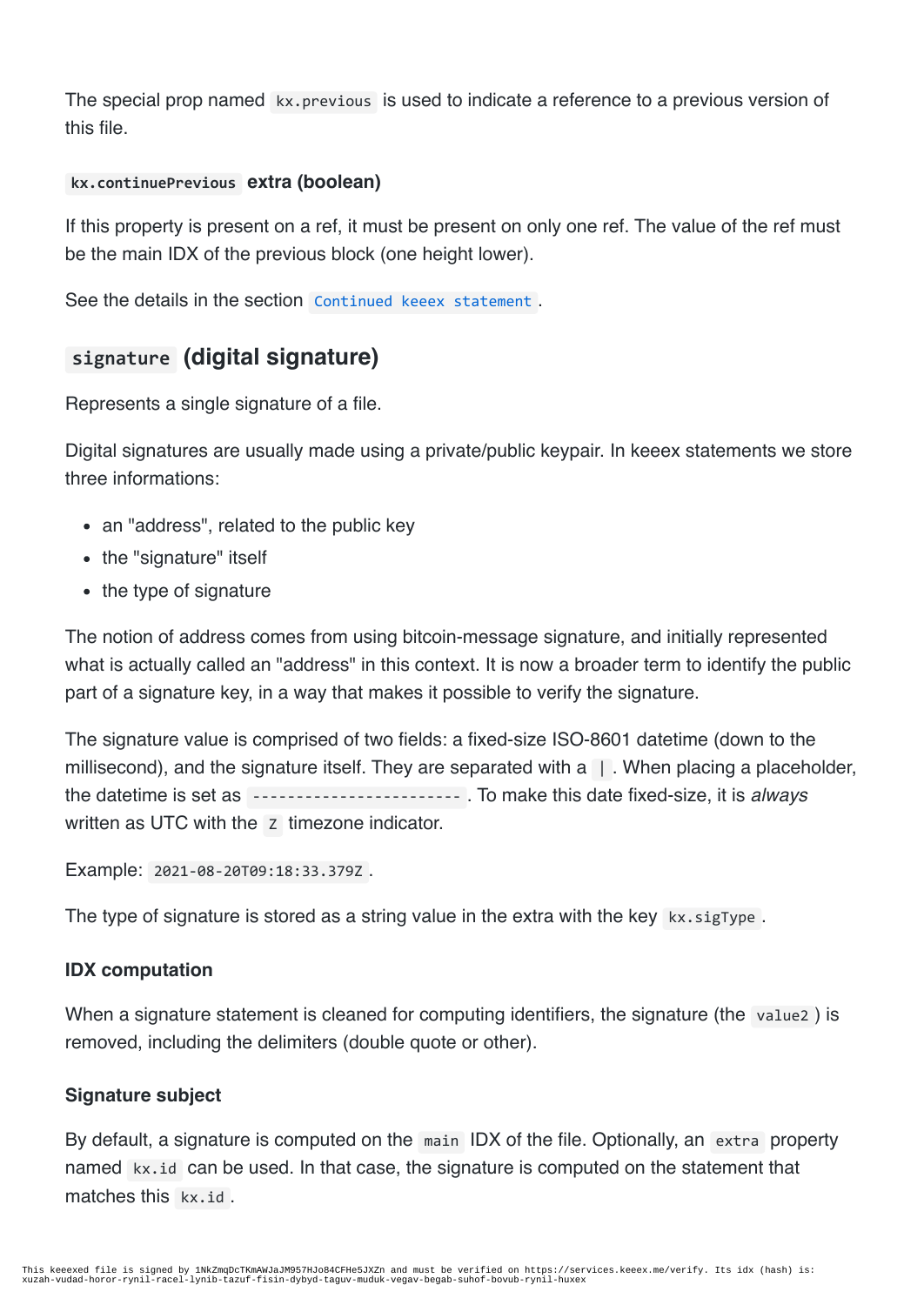The whole signature subject is the content described in the previous paragraph prefixed with the timestamp string described above.

#### **Signature placeholder**

It is possible to keeex a file without computing all signatures at the same time; in this case, a placeholder of the appropriate size is set in the value2 field. The placeholder should be clearly indicated as such and reserve enough space. As described above, it is preceded by a placeholder timestamp.

To compute the signature placeholder itself, once the expected length  $\mathsf{L}$  is known we create a string of that length that ends with the address and is padded to the left by placeholder . If the signature length is shorter than the address field, the word placeholder is kept in full at least once.

#### **bitcoin signature**

These signatures are based on bitcoin-message signatures. This is the format typically used to sign classic bitcoin transactions, and includes the mechanisms to convert a public key to an "address" (which is used as the address field) and the conversion of the signature output to a base64 string.

All implementations are compatible with this kind of signatures.

#### **x509 signature**

These signatures use standard protocols to create digital signatures. The public key is backed by a full certificate. There is no check of the certificate's emitter when performing a signature; this is left to the verification process.

For these signatures, the address is the full X509 certificate in base64 with the BEGIN/END delimiters (PEM). The signature itself is also stored in base64.

#### **Complex addresses**

Some signature can have a special address string which requires further interpretation before verification/signature. These cases are described in the sections below, according to the following:

- If a signature statement extra contains the kx.indirect boolean property, then the address field is used differently. See Indirect signature
- If a signature statement extra contains the kx.delegate boolean property, then the address field is checked differently. See Signature delegation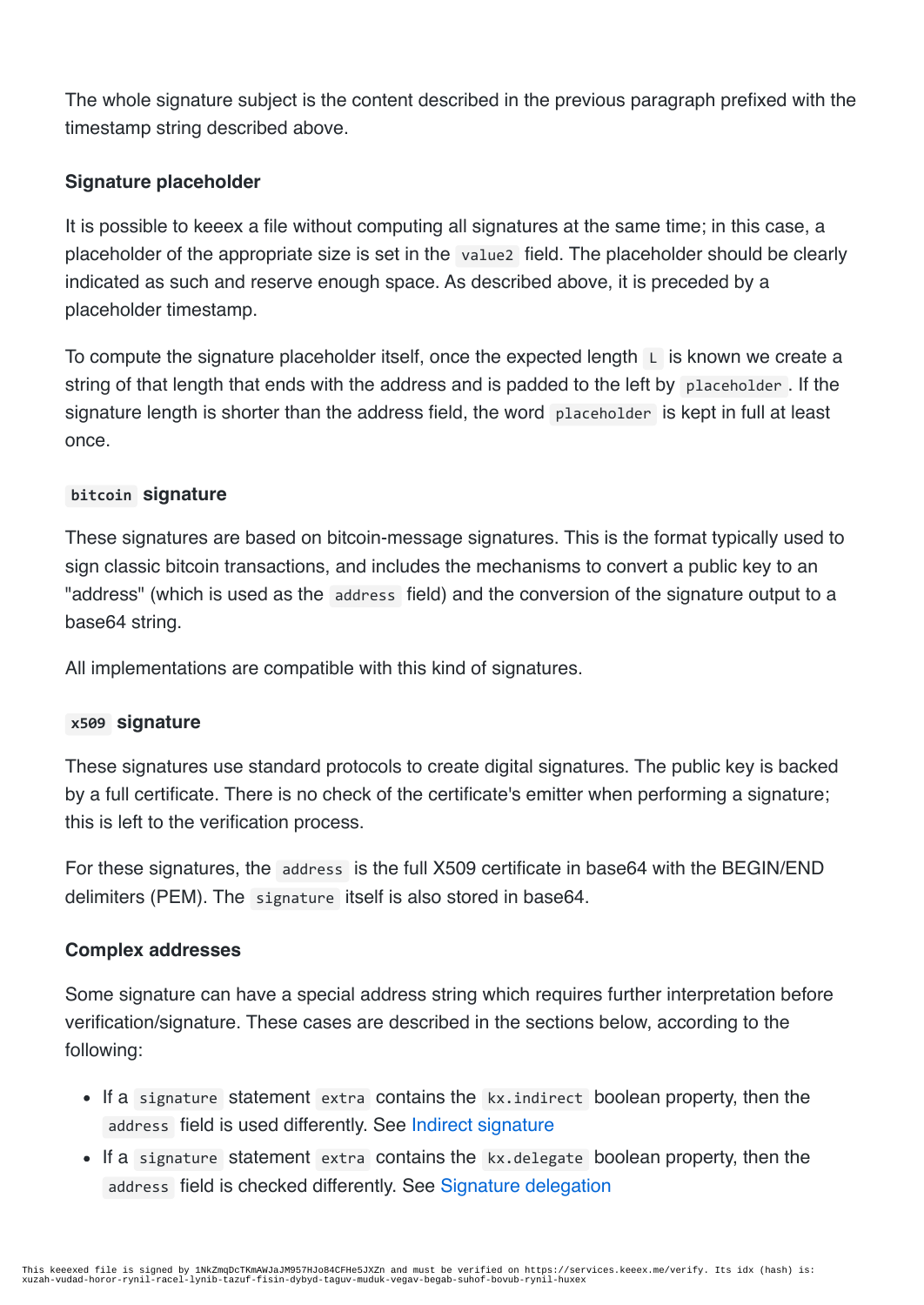• If both kx.indirect and kx.delegate are present, kx.indirect is resolved first.

#### **kx.indirect extra (boolean) {#kxindirect}**

Instead of storing the actual signature address in the statement, an indirect reference is used. This reference relies on a known third-party to "link" this reference to an actual address.

The reference is a JSON string representing the following object:

```
{
  "ref": "<text reference>",
  "trustedPeer": "<trusted third-party address>"
}
```
In the presence of this kind of address, the actual address used is resolved by looking for a reserved statement with the kx.indirectSignature extra and whose first value matches the <text reference> . Once such a statement is found, the second value is read and interpreted as the concatenation of the effective address to use and a signature by the trusted third party separated by  $\vert$ .

The actual content of a complete value2 entry for this reserved statement looks like:

<address to use>|<signature of the below block by third party>

Effectively, when signing, this statement is updated with the appropriate informations. The signature is computed using the trusted third-party private key, and signs the following:  $\langle$ IDX> $|$  $\langle$ text reference>| $\langle$ effective address> (the three fields are separated by  $\vert$ ).

This process has the following properties:

- The text reference and the trusted peer at the time of writing the metadata are known, and are part of the IDX
- The effective address used is confirmed by the trusted peer on a file per file basis and can't be reused spuriously
- Effective signatures can use an address that is not known at the time of keeexing

#### **kx.delegate extra (boolean) {#kxdelegate}**

A signature can be done with a different address than the one in reference. (this feature is only available for bitcoin type signatures)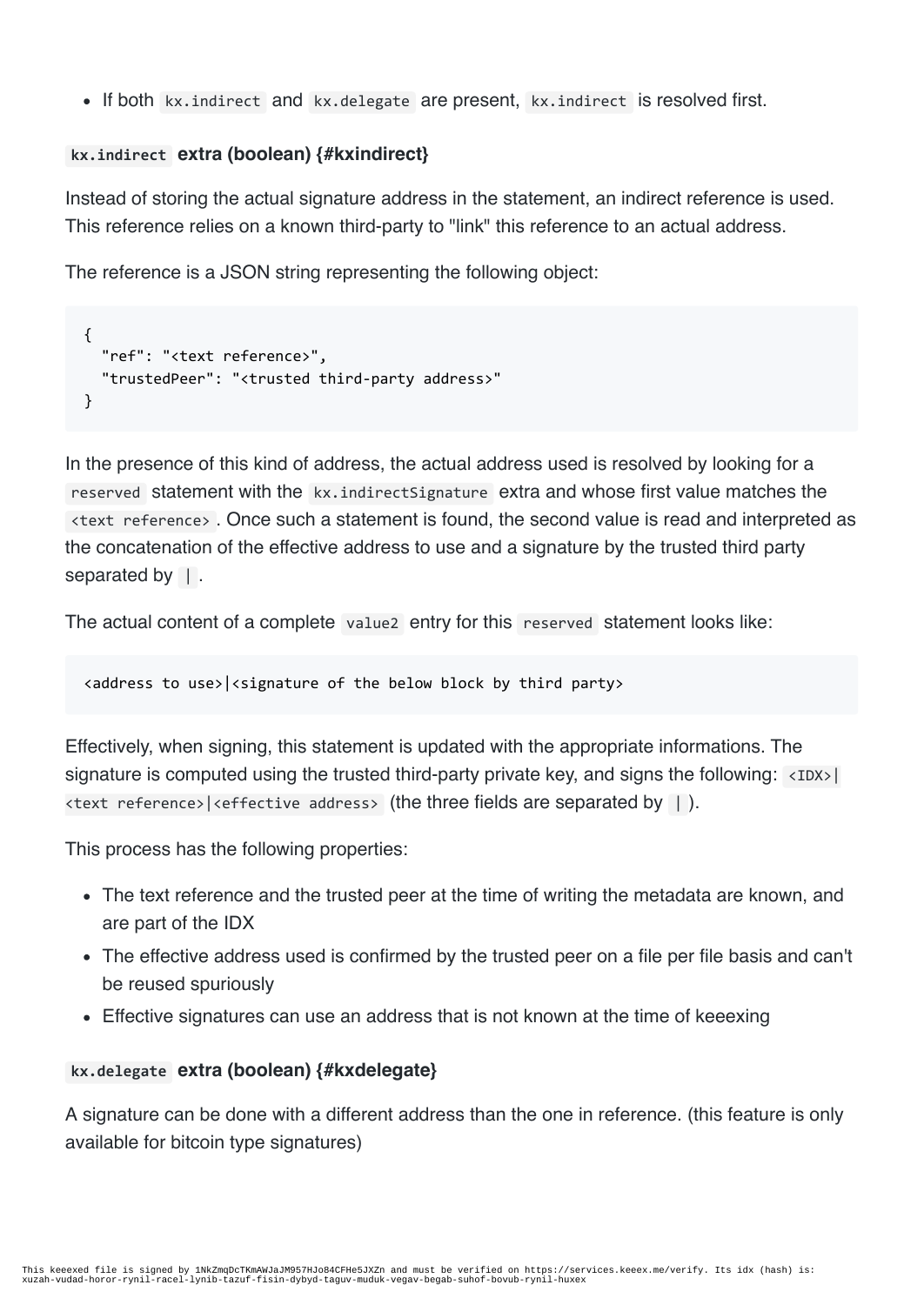If present, two cases arise: either we use the initial address, in which case nothing special is done for either signing or verifying, or we use a delegation. In the second case, the effective address is resolved by:

- searching for a reserved statement with the extra prop kx.delegation and the initial address in value1
- processing value2 as a sequence of delegation information in the format specified below separated by a comma. Each object (if valid) replaces the current address by another address, ultimately providing the address to use for the signature

Each delegation information object is a string that represents the concatenation of the following elements separated by a | character:

- original address in its text representation as usually used in a signature statement
- destination address
- signature role, if applicable (if not, an empty string is used)
- a date indicating the "not before" validity date of the delegation, encoded in ISO8601 (only the date portion) (inclusive)
- a date indicating the "not after" validity date of the delegation, same as the previous field, also inclusive
- the signature of all the previous fields, without any concatenation characters

These data all have a known maximum size and allow for allocation of space in advance for multiple level of delegation if required.

#### **kx.id extra (numeric)**

When a signature is not computed on the main IDX, this property indicates on which statement the signature is computed. It can reference either a self or a reserved statement. For reserved statements, the signature is applied to value2 .

#### **kx.role extra (string)**

A signature can have a role indication, which is user-provided and of no significance to the usual signature process. Such a role is indicated in the kx.role extra as an ASCII-string whose length is limited to 50 bytes (usual string encoding applies). For technical reasons, role strings cannot contain the following characters: , (comma), } (closing curly bracket), and | (vertical bar).

#### **kx.ts extra (boolean)**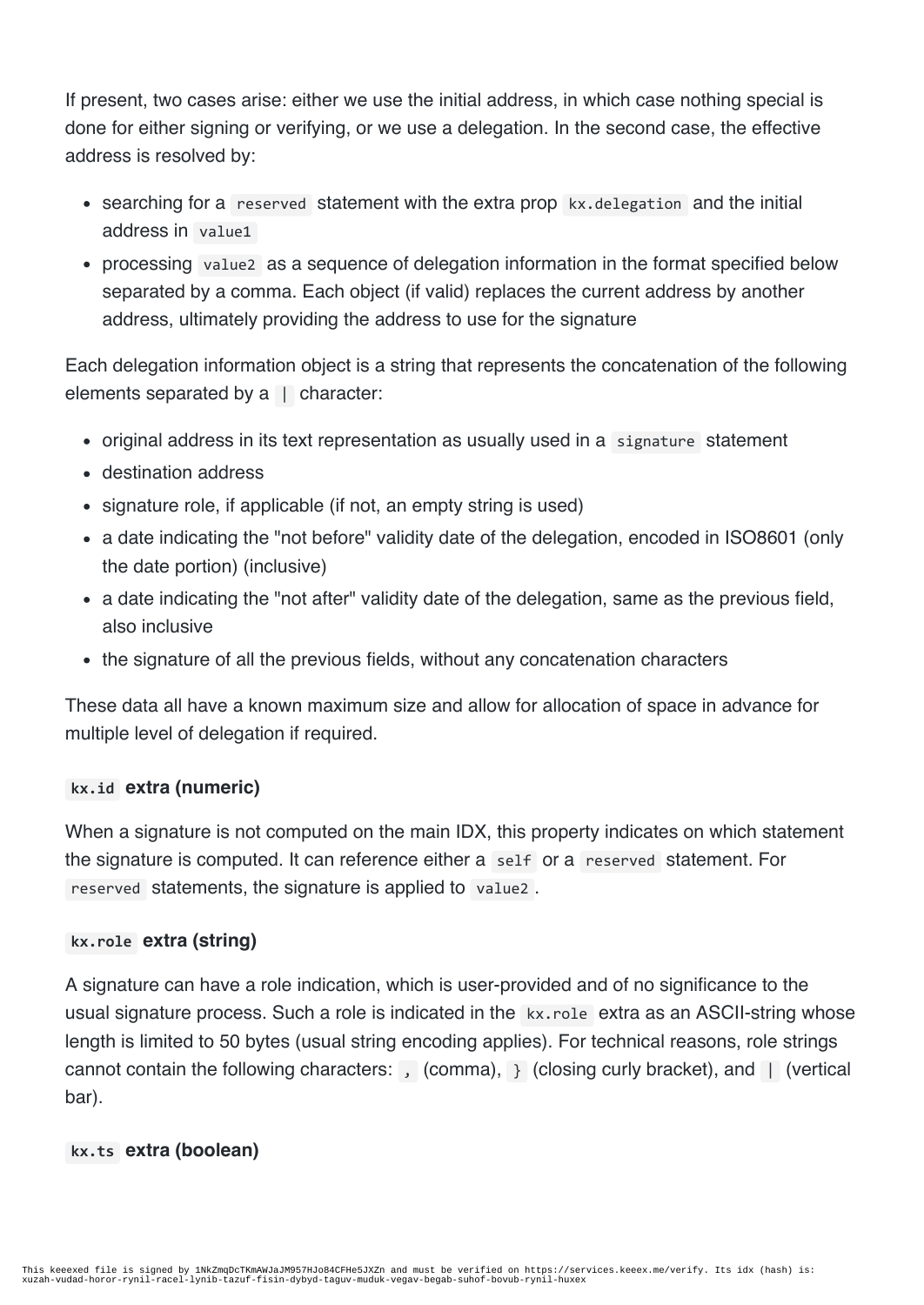A signature can have the kx.ts extra property set; in this case, it is timestamped when created. To do this, we use KeeeX's API to perform timestamping of the hash of the following elements concatenated as a string:

- signed identifier (usually the main IDX)
- signature timestamp inserted into the signature placeholder
- signature address
- signature

This way, it is possible to get timestamp information when in possession of the file by recreating this hash.

#### **kx.continueAddress extra (boolean)**

When using a continuation block (with kx.stopAt in the main self) a signature can be marked as valid for the continuation block with this property. In that case the address used for that signature can be used in a continuation block. Multiple signatures can be marked this way to allow for multiple continuation addresses.

See the details in the section Continued keeex statement below.

### **protected (reserved space)**

A protected statement is kind of a free statement with no specific constraints on its content.

#### **IDX computation**

When a file is cleaned for computing identifiers, the whole statement (starting from the beginning of the keeex keyword up to the end of the xeeek keyword) is removed.

### **license (user license)**

The license statement is made of two values that indicate the license's IDX in value1 and the signature from KeeeX's private key in value2 .

For "newer" license files, the signature is the exact same as the valuez value in the license file so it would also contain a timestamp.

### **reserved (reserved space with restriction)**

These statements are similar to protected statements, but only the content of value2 is cleaned when computing a hash, meaning that all data surrounding this value is part of the file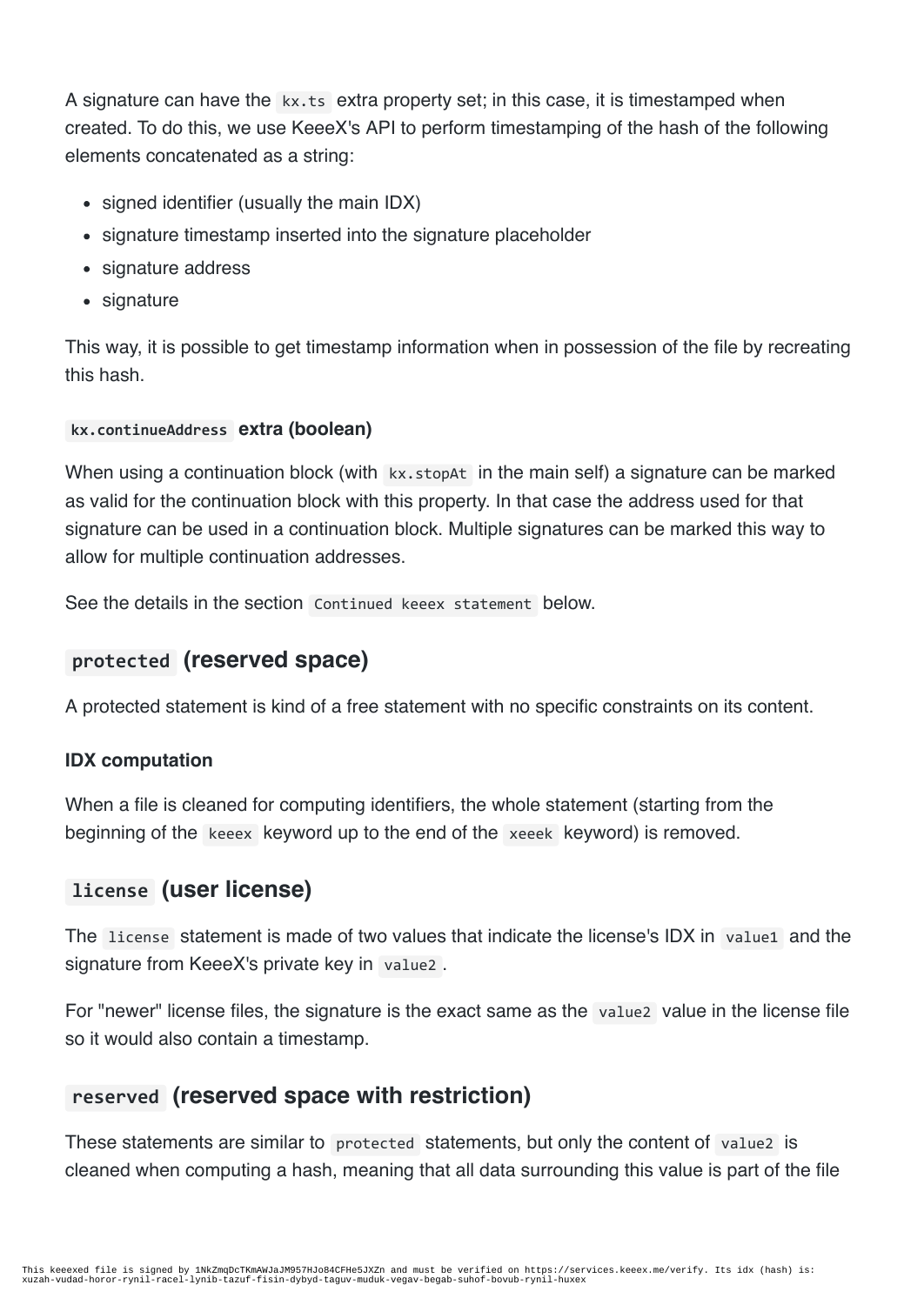identifier. It is highly advisable to reserve space when using such a statement, as changing a statement size can lead to broken files.

#### **IDX computation**

When computing the file identifiers, the content of valuez is removed, including the delimiters (in a way similar to that for handling signature statements).

#### **kx.id extra (numeric)**

Add a property named kx.id in the extra of each reserved statement to identify them formally. This sequence follows the identifiers set in the self and is used likewise so that a signature can target a given data. In the case of reserved statements, the signature applies to the following:

\${mainIDX}|\${value2}

The full length of value2 is used in the signature.

#### **kx.htmlComment extra (boolean)**

When present, the content of value is surrounded by  $\rightarrow$  and  $\left\langle \cdot \right\rangle$  and these are removed before retrieving the actual data. It is useful to "insert" dynamic data in HTML files.

#### **kx.transaction extra (boolean)**

When present, value1 identifies a blockchain (or blockchain-like structure) known by KeeeX verifiers, and value2 indicates a reference on said structure.

#### **kx.base64 extra (boolean)**

If this property is present, the content of value2 is expected to be encoded in base64 and must be decoded for the user to retrieve the original data.

#### **kx.flexible extra (boolean)**

If a reserved statement has this extra property, it is allowed to change size depending on the effective content. The absence of this property indicates that the statement can't change size, and if the actual data is shorter than the reserved space padding must be used to keep it at the same length.

#### **kx.indirectSignature extra (boolean)**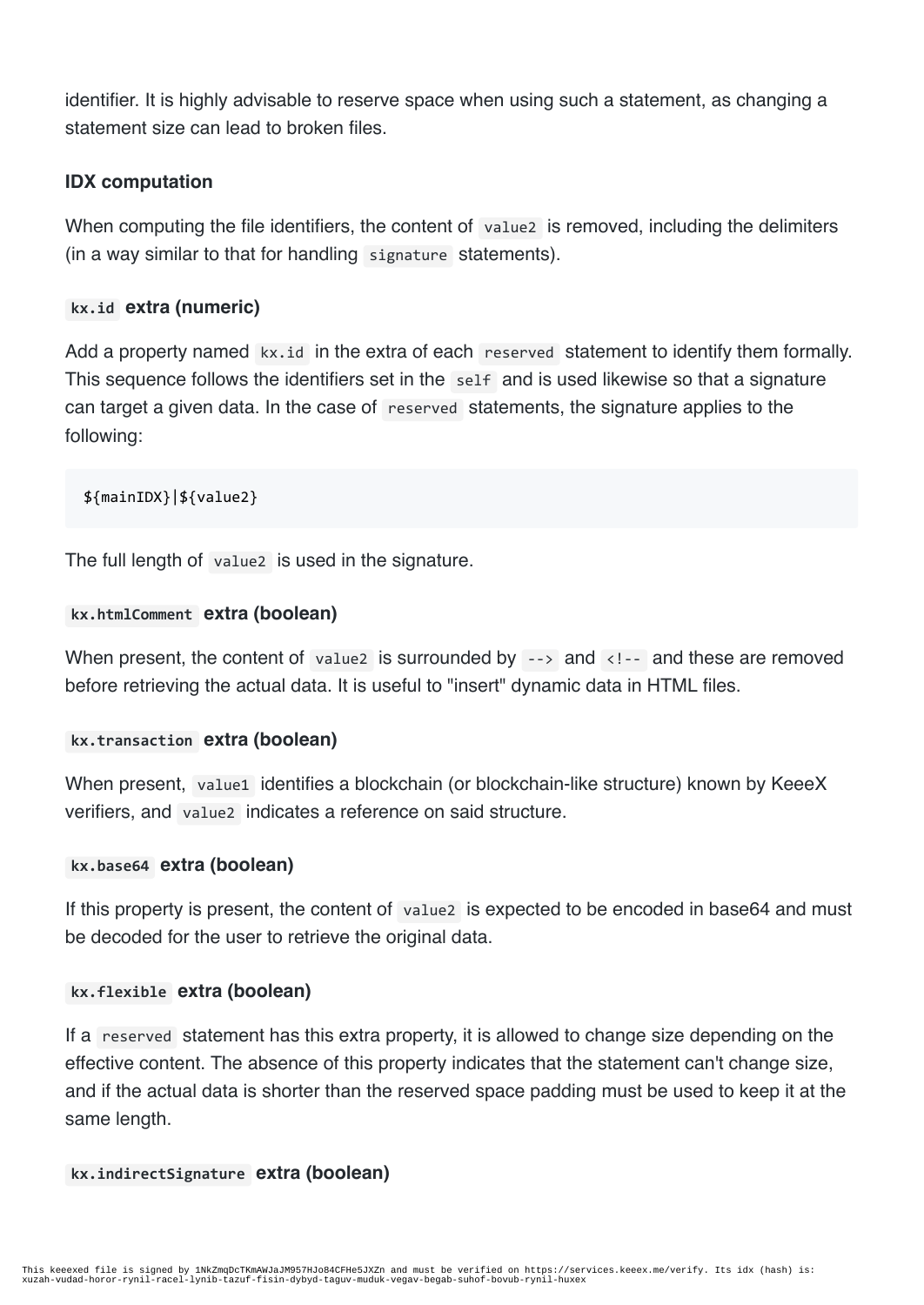Indicates that this statement contains informations pertaining to an indirect signature. For more informations see Indirect signature.

#### **kx.delegation extra (boolean)**

Indicate that this statement contains informations pertaining to a delegated signature. For more informations see Signature delegation.

# **Computing identifiers (IDX, self) {#computeIDX}**

When computing the identifier of a file, we process all data except for specific parts using hashing algorithms. Files generated using the version 1 of the keeex statements use sha256 encoded in bubble-babble. Version 2 defaults to using sha512+sha256 encoded in bubblebabble, and removes the use of a salt at the end of the file.

The input for the hash algorithms is the whole file except for:

- cleaned part of some statements, as described above for signatures, protected and reserved statements, are skipped
- the current file identifiers (either the placeholders, or the effective identifiers) are skipped

Computing a "multihash" result is fully described in the file named "multihash.md", but boils down to this:

- for each hash algorithm, process the (cleaned) file as usual
- in the order specified append the end of the first hash as input data for the second hash and so on
- the output of the last hash is the result

All incremental hashes thus depend upon the entire file contents (modulo cleaning) plus the hashes of the previous steps.

# **Special statements groups**

### **Continued keeex statement {#continued\_statements}**

In some cases it might be required to keeex a file once with most informations, then allow some extra data to be added. Ideally we want to be able to "seal" such a statement block.

To do so, we can mark a metadata block with the kx.stopAt property in the main self extra. This value indicates up to which byte of the file (excluded) the IDX must be computed against.